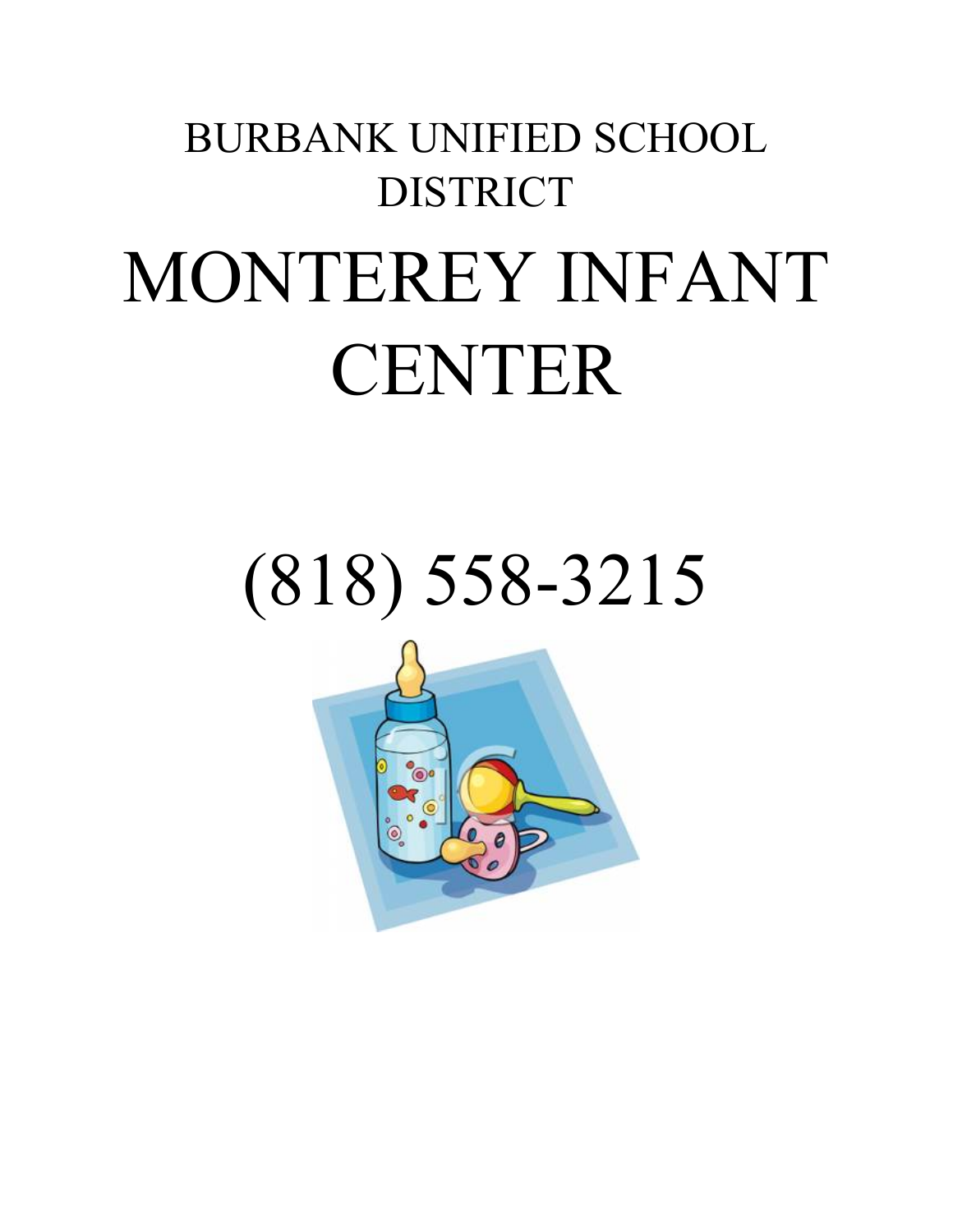# PARENT HANDBOOK

# **Introduction**

Monterey Infant Center is operated by Burbank Unified School District. Burbank Unified Children's Centers are designed to provide high quality child care and educational activities focused about the social, emotional, cognitive, and physical growth of each child.

The Infant Center provides services to children from ages 3 months through 2 years. All teaching staff are employees of Burbank Unified School District. Our teachers are credentialed by the California State Department of Education.

All families are placed on a waitlist. Please be aware that first priority is given to low income families/teen parents. Families in the community that are interested in child care are placed on a waitlist based on the date that they called and the month/year that they are requesting care. Please be advised that your child must be 3 months of age prior to enrollment. Spaces are not held for any infant who is not of the eligible age requirement.

# **Our Commitment to You**

While at the Center, the entire staff will provide your child with:

- A safe and nurturing environment where the health and safety of the children and adults is protected.
- Dedicated space for infants and toddlers to encourage small group activities and/ or individual activities.
- Age appropriate materials arranged to promoted independent use by children.
- Educational programs that cater to the needs of children and parents.
- A program staffed by adults with child development knowledge who can provide for the needs of young children.
- Information to parents related to their child's progress.
- A staff that welcomes parents as observers and contributors to the program.
- A staff that provides opportunities for interaction to further enhance children's social and intellectual development.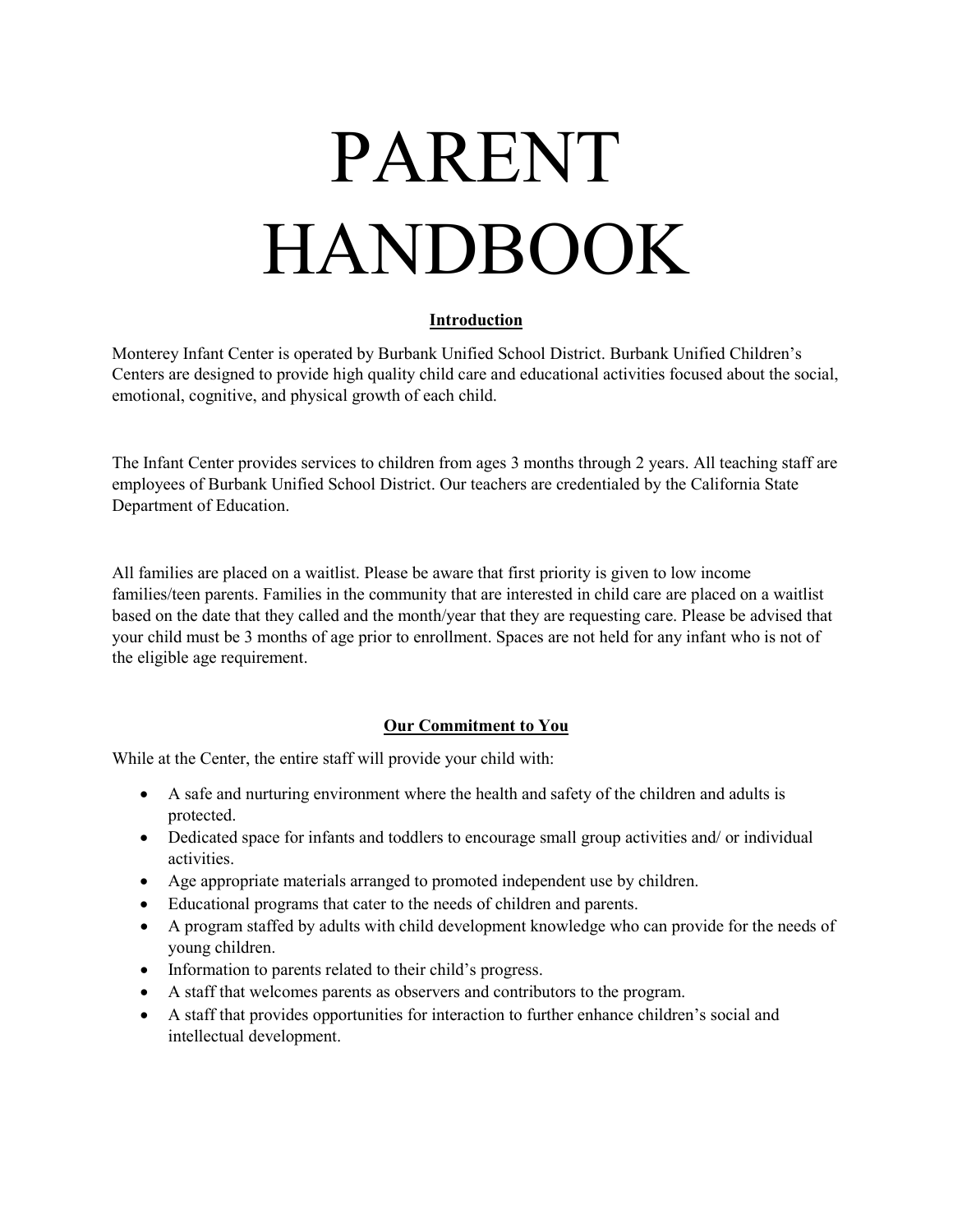# **Curriculum**

The primary emphasis is on health, safety, building effective relationship and social experiences, and supporting and facilitating the optimal development of each child.

Infants and toddlers experience a wide range of materials and processes as they explore their interests, fascinations, and natural inclinations for development. Examples are experiences with textures, sounds, colors, shapes, patterns, rhythms, paints, clay, water, body movement, music, hearing stories, and reading with teachers.

We provide a program that supports Developmentally Appropriate Practices and helps children gain new skills and develop a healthy desire to achieve higher levels of learning. Our goal is to build trust with each child as they are learning to trust the world, to actively explore their environment, and to do things for themselves.

# **Guiding Children's Behavior**

We guide the behavior of infants and toddlers to help them develop their inner controls and positive social skills. We use a positive approach to guidance.

- An environment is created to enhance and encourage children's positive behavior.
- Teachers speak and act in way they want children to speak and act.
- Teachers encourage children's efforts to build feelings of self-worth and self-confidence.
- Teachers understand that infants/toddlers are not yet ready to share, so we provide duplicates of many toys.
- For toddlers, teachers set up a few simple, clear rules.
- Close supervision is provided throughout the day.
- Teachers redirect toddlers and encourage them to make appropriate choices.

# **Information**

#### **Appropriate Dress:**

Please dress your child comfortably and ready for a full day's activities. Infants are not required to wear shoes. However, they must wear some type of foot covering. Once your baby starts to stand and attempts walking, please provide footwear that offers a safe degree of traction.

For your child's safety, we highly recommend that your child not wearing necklaces, bracelets, rings, or jackets with drawstrings while in our care.

#### **Medication:**

The center is unable to give your child any medication, either by prescription or over-the-counter, **without the written consent of a licensed physician**. (See the "Request for Assistance With Medication During Regular School Day" form, with this packet). The label on a medication bottle is NOT sufficient and the Center cannot call your physician to verify any medication. No exceptions or omissions will be made.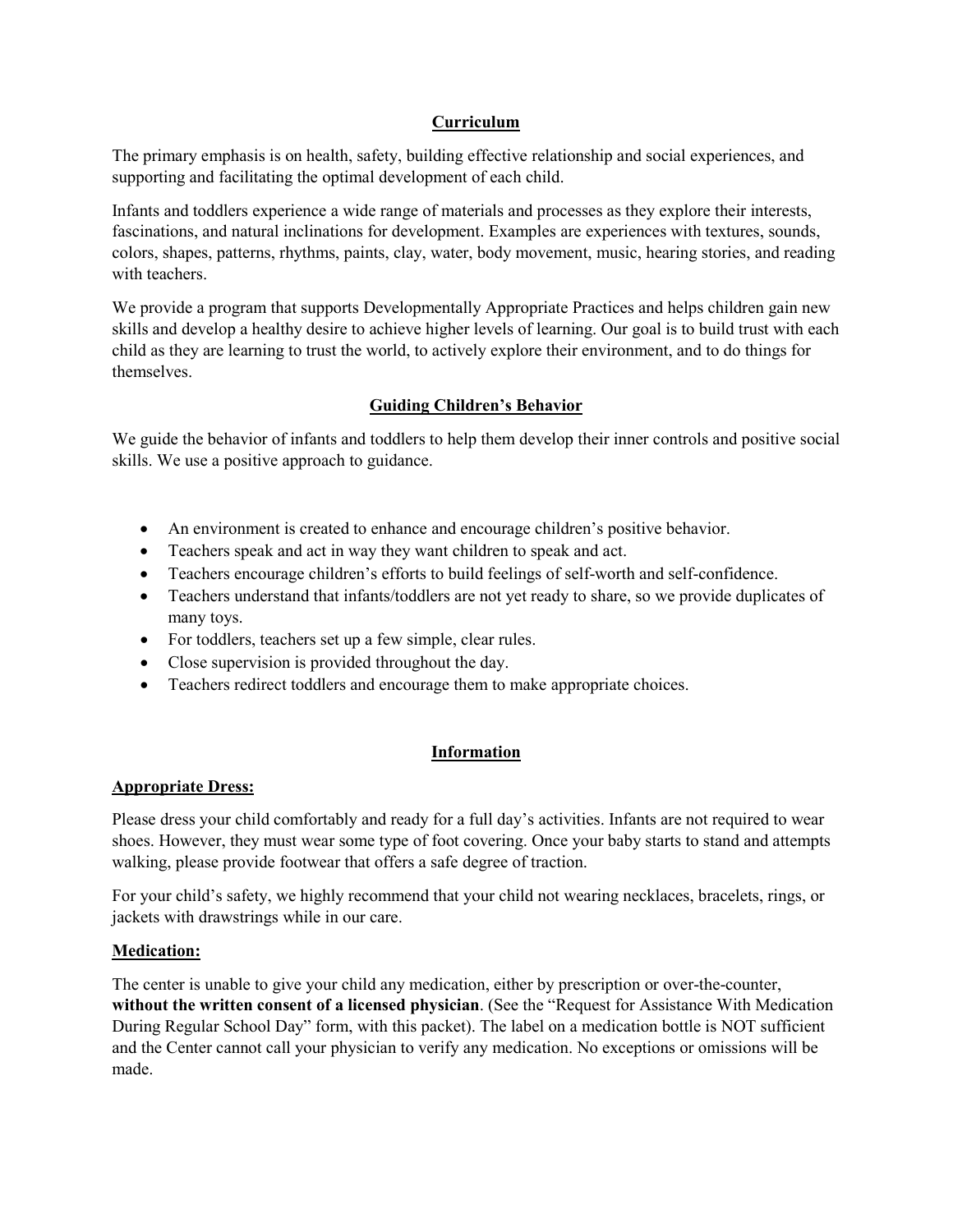**MEDICATION MUST BE IN THE ORIGINAL CONTAINER AND MARKED WITH YOUR** 

**CHILD'S NAME AND CORRECT DOSAGE. Please be sure to hand the medication to a staff member. Do not leave it on a counter, in your child's cubbies, lunch pail, or diaper bag.** 

**Please do not put any kind of medication in a child's formula/ milk/ juice bottle.** 

*This could be very dangerous if a child has any kind of reaction or another type of emergency situation, and the center is unaware of the fact your child is on a medication.* 

# **Infants**

The Infant Program offers a warm, nurturing setting which includes:

- A safe, comforting, and healthy environment.
- A secure, trusting, primary care giving relationship.
- Individual, loving attention.
- Daily scheduling customized to meet your baby's needs.
- Activities rich in language to help your baby interact, explore, and discover.
- A safe and comfortable environment and separate sleep and play areas.
- Activities that encourage your infant's learning through touch, manipulation, pulling up and crawling.

# **Toddlers**

The Toddler Program meets the needs of toddlers by offering an environment that provides security and encourages growth and learning. The exciting activities will help your toddler emerge from babyhood to the wonders of childhood. Our toddler program will support your toddler's growth in a variety of ways:

- Warm, caring faculty providing supportive guidance.
- A play setting where beginning friendships are established.
- An interactive setting in which language skills expand rapidly.
- Opportunities to make simple choices and develop self-help skills.
- Exciting introductions to music, art, and books.
- Physical activities to encourage movement and exploration.

Children will have the opportunity to play outdoors as part of our regular daily program, except during inclement weather.

# **THINGS YOUR CHILD WILL NEED FOR DAYCARE**

# INFANTS OR YOUNG TODDLERS:

- FORMULA: All bottles must be prepared at home or by the parent upon arrival to the program. If you are breastfeeding, bottles may be made up ahead of time, and you will need to bring in extra breast milk that can be kept in the freezer (or formula) that can be given to your child in the event of a disaster. We need enough supplies to care for the children for 72 hours in case of a disaster.
- FOOD: Strained or table food (i.e., cereals, etc.) need to be provided one day in advance to the center, so a reserve source can be established.
- ONE BAG/ BOX OF DIAPERS: Label the bag/box of diapers and the staff will label individual diapers. DO NOT BRING PULL-UPS.